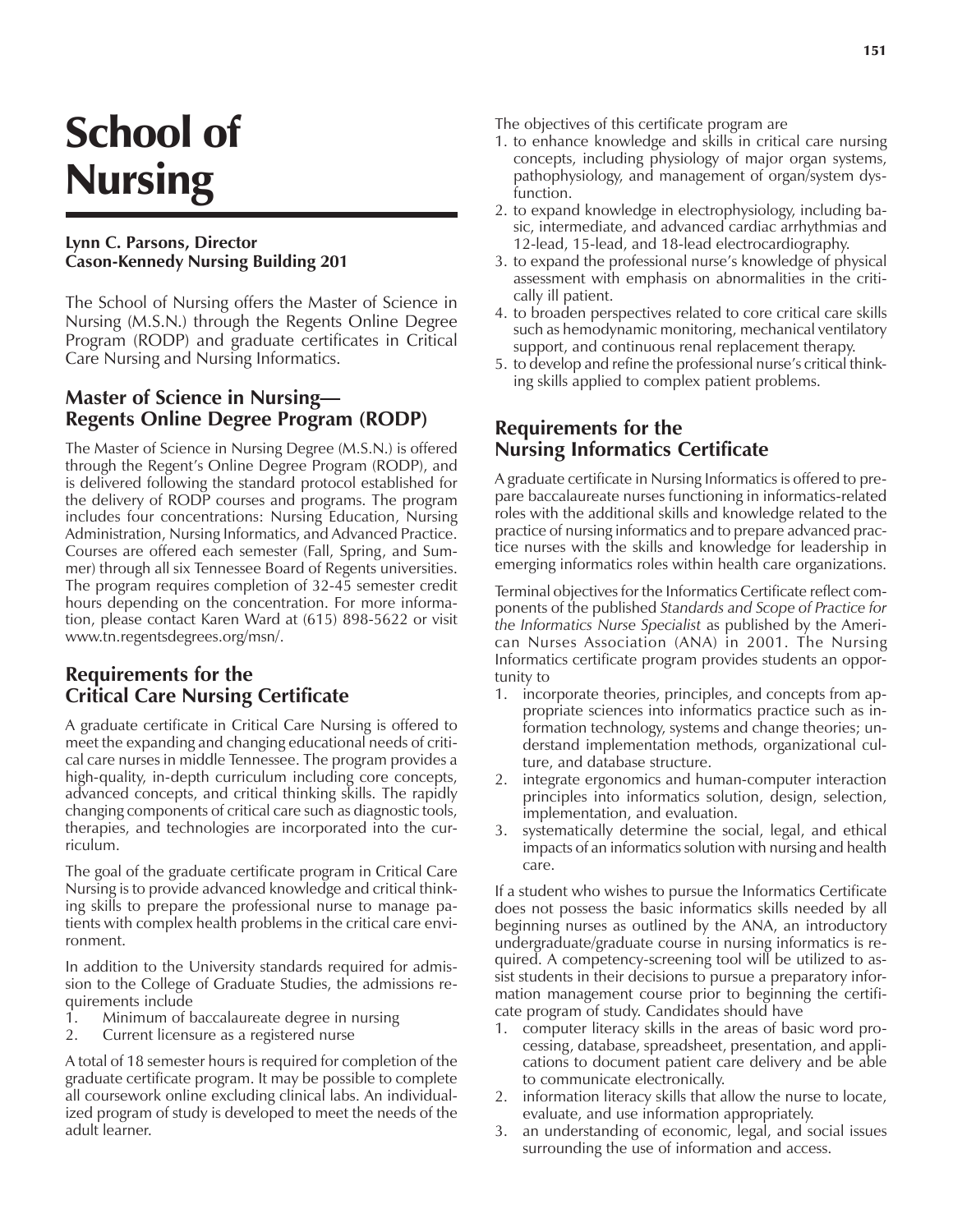- 4. the ability to identify, collect, record, and interpret data related to the care of patients using informatics applications.
- 5. the ability to implement public and institutional policies related to privacy, confidentiality, and security of information.

Courses identified for this program are taught primarily online with periodic campus meetings for some courses to facilitate the learning process and provide opportunities for hands-on technology interaction. Courses are developed in a manner that will allow students to learn and work independently and interactively with other students and faculty.

The Informatics Certificate program can be completed in 17 semester hours. Students will be expected to have Internet access via a computer that meets minimum criteria deemed necessary for course requirements as well as a personal digital assistant (PDA).

## **Courses Transferred to Other Programs**

The School of Nursing also offers selected graduate courses which may be transferred to programs offering the Master of Science in Nursing. Additional courses which meet the requirements of the State of Tennessee Board of Nursing for a Certificate of Fitness to practice as an Advanced Nurse are also planned. Please contact the School of Nursing for further information.

# **Courses in Nursing [NURS]**

- **5035 Special Topics.** Three credits. Graduate students explore selected nursing topics in depth. A specified topic will be offered each semester according to student interest and faculty availability.
- **5055 Informatics for the Health Care Professional.** Three credits. Present and potential impact of health care and nursing informatics on the nursing and allied health care disciplines and how informatic tools and systems can assist in providing solutions to health care education and practice. Emphasis on the provider's role as a leader and advocate in this rapidly emerging field.



- **6091 Critical Thinking A Case-Based Approach.** Three credits. Casebased tutorials used to integrate anatomy, physiology, pathophysiology, assessment, and management concepts in patients with select critical illnesses. Graduate students guided through the steps of critical thinking, with emphasis on identification of patient problems, prioritizing needs, determining short-term and long-term goals, anticipating therapeutic interventions, and initiating appropriate nursing care. Select critical problems include sepsis, congestive heart failure, renal failure, diabetic ketoacidosis, cardiogenic shock, bleeding esophageal varices, respiratory failure in patient with chronic lung disease, coronary artery bypass surgery, and thermal injury.
- **6101 Advanced Health Assessment.** Three credits. Prerequisite: Undergraduate adult physical assessment course. Physical assessment skills and clinical practice related to evaluation of the health status of the adult client. Refines physical assessment skills learned at the undergraduate level. Predictable pathological findings and the mechanisms underlying these findings in selected diseases. Emphasis on differentiating normal and abnormal findings and on techniques used to distinguish the abnormal. Two lecture hours and two clinical hours per week.
- **6103 Advanced Pathophysiology.** Three credits. An exploration and analysis of scientific knowledge relevant to selected pathophysiological states confronted in health care management. Basis for the foundation of clinical decisions related to selected diagnostic tests and the initiation of therapeutic regimens. Pathophysiology across the lifespan correlated with clinical diagnoses and management.
- **6104 Advanced Pharmacology.** Three credits. Advanced pharmacokinetics and pharmacodynamics of commonly used drug categories analyzed in depth with consideration to safe, quality, cost effective drug therapy for client care. Emphasis on pharmacologic therapy management by nurse clinicians in independent and collaborative practice for clients across the lifespan. Prescriptive guidelines included.
- **6401 Informatics and Information Management.** Two credits. Prerequisite: Permission of department. Provides an overview of nursing informatics and the theoretical foundation for information management within the health care setting. Explores the impact of automated data management through advances in information technology, health care information systems, and telehealth.
- **6402 Health Care Information Systems.** Three credits. Prerequisite: Permission of department. Introduces concepts upon which health care information systems are developed, implemented, and maintained. Operating systems, networking concepts, security issues, and workstation design and evaluation related to the health care environment addressed.
- **6403 Analysis and Design of Health Care Information Systems.** Three credits. Prerequisite: NURS 6402. Offers knowledge and skills for implementing and evaluating health care information systems in practice. Informatics models, conceptual frameworks, and practice activities discussed.
- **6404 Evaluation of Health Care Information Systems.** Three credits. Prerequisite: NURS 6403. Application of advanced health care information systems and emerging technology.
- **6405 Health Care Data Analysis Techniques.** Two credits. Prerequisite: Permission of department. Principles of data collection, organization, and statistical analysis and interpretation covered. Opportunity to review complex applications for data mining and reporting within health care environment.